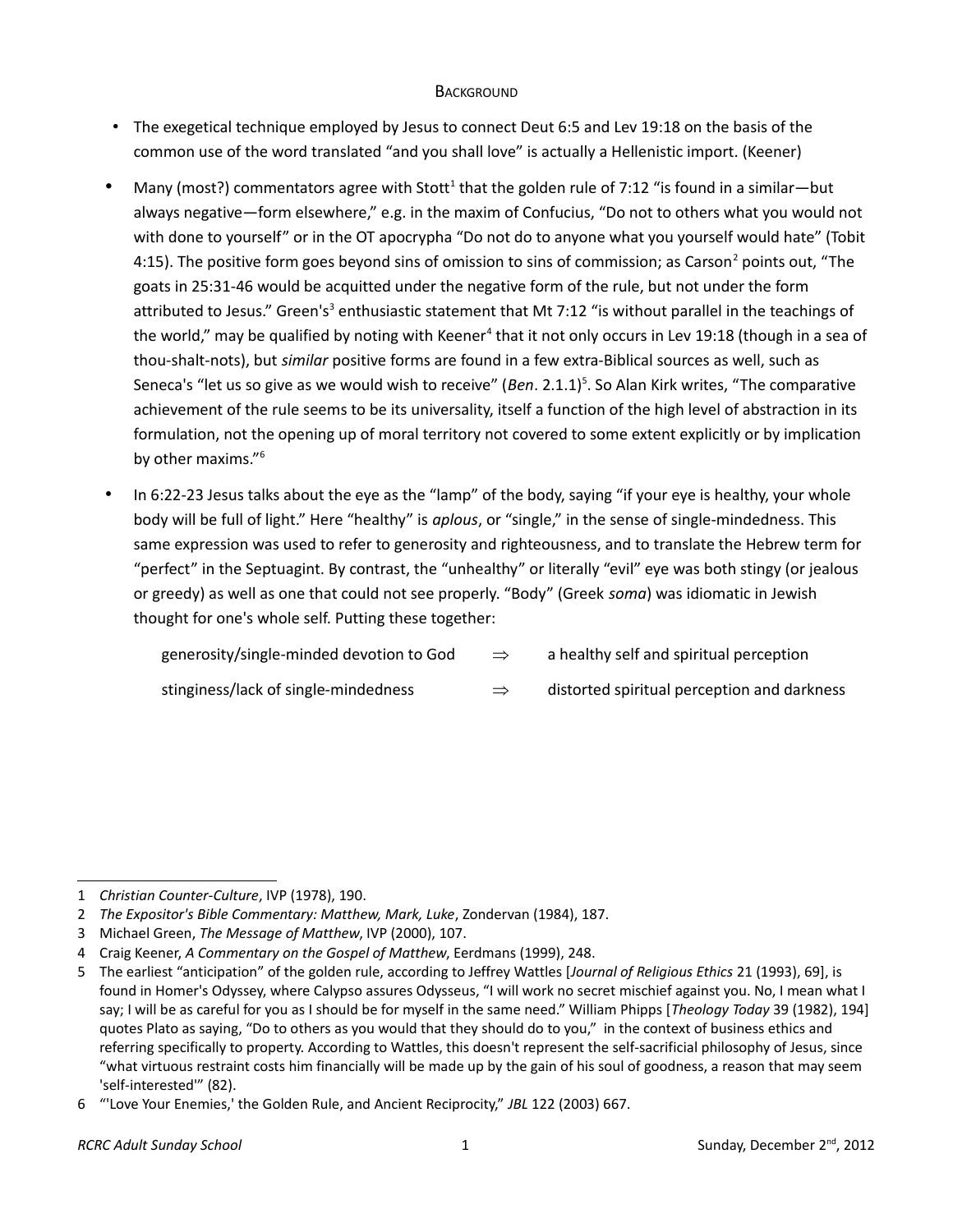## Walking in the Dust of Rabbi Jesus Chapter 4: Meeting Myself Next Door

1. Tverberg gives props to Hillel's negative form of the Golden Rule, by quoting Rabbi Telushkin:

He tells about a school teacher who asked his sixth graders to compose two "Golden Rule" lists, one of the actions they would want others to do to them, and the other of actions they would not want done. Their "Do" lists were brief and somewhat vague, containing things like "love," "respect," and "help." But the "Don't" lists were much longer, with practical prohibitions like "Don't hit," "steal," "laugh at," "snub," or "cheat." The negative version was clearer to the students because it was concrete and specific. As a result, it was more likely to change their behavior.

(Note that the Golden Rule is embedded in Lev 19, just such a chapter of don'ts.) A parent reading Tverberg may recall the well-known principle that it is more effective to redirect a child to a positive action rather than simply telling the child not to do something bad. ("Stop hitting your brother, put down that pipe, and draw something on the chalk board instead!") Psychologists have also amply demonstrated the efficacy of motivation centered on seeking something good rather than avoiding something bad.

Are Tverberg and Telushkin right? When does it help to focus on what to avoid rather than what to do? If it helps, give some examples relevant to your interactions with your family.

 2. Tverberg points out that Lev 19:18 can, in Hebrew, be read, "love your neighbor who is similar to yourself."[7](#page-1-0) She also points out that recognition of our similarities and especially our common flaws can aid us in loving our "neighbors." Conversely, we are particularly susceptible to be judgmental of those who are least like us.

Presidential elections seem especially to magnify the gulf between us and those of other parties and ideologies. Have you experienced this, and with what groups? Following Tverberg, list the common attributes you share with one such group, and consider how this might aid you in prayer for that group.

 3. In Jesus' day, Jews were as distasteful to Samaritans as Samaritans were to Jews. In trying to identify modern equivalents, commentators point to Irish Protestants and Catholics, Israelis and Palestinians, and black and white South Africans. Marian Ronan, in her article "The Guy in the Ditch" (*The Living Pulpit*, Jul/Sep 2002), writes:

> ...the equivalent of the person left in the ditch in Luke 10:25-37 must be those we ourselves would bypass today on the road to Jerusalem. The cast of candidates is extensive, but my vote goes to... men and women whose sexual lives so repel us that we push them beyond the bounds of what we consider to be real humanity.

<span id="page-1-0"></span><sup>7</sup> It may be noted that, in contrast to this illuminating translation of the Hebrew of Lev 19:18, the Greek of Mt 22:39 does not admit this reading, nor does Mt 6:12 allow the translation suggested on p. 62.